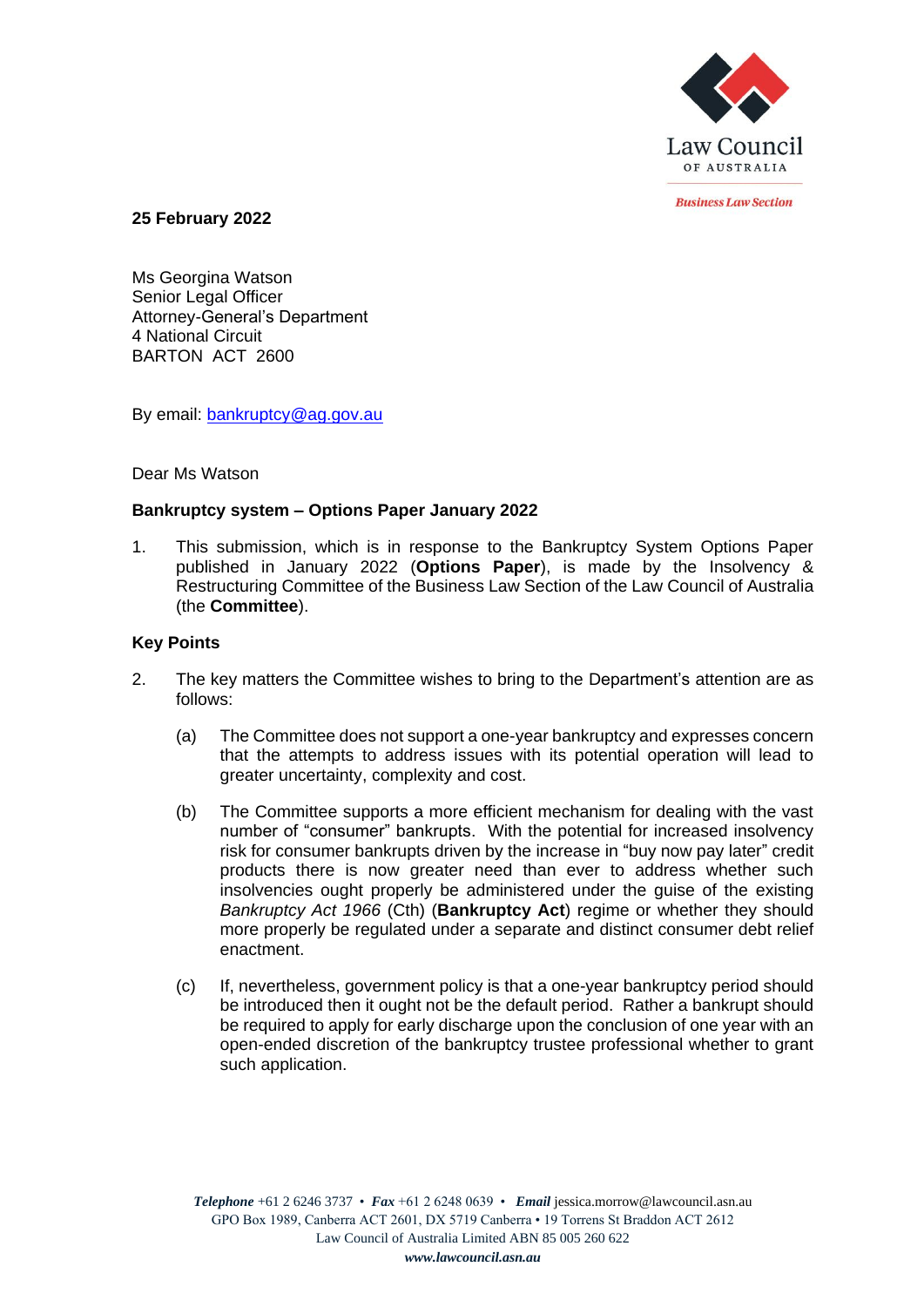# **Submissions – reduction of bankruptcy period to one year**

3. The Committee makes the following comments in respect of the specific questions raised by the Department for consultation on reduction of the bankruptcy period from 3 years to one year.

#### Appropriateness of reducing the default bankruptcy period

*Please provide any views you have about reducing the default bankruptcy period from 3 years to one year.*

- 4. The Turnbull Government's National Science and Innovation Agenda published in 2015 was the genesis of the present view that the default period of bankruptcy should be reduced to one year.<sup>1</sup> It was followed by a Proposals Paper dated April 2016 titled "Improving Bankruptcy and Insolvency Laws",<sup>2</sup> that sought to justify this material alteration to long standing bankruptcy law on the basis of a perception that one-year bankruptcy would encourage entrepreneurship. Arguably, this view is somewhat illusory and lacks foundation in fact. The Committee has been unable to locate any empirical evidence that suggests a one-year bankruptcy period would support an increase in entrepreneurship.
- 5. To the extent there is any extrinsic evidence available, it supports the proposition that, rather, a majority of bankrupts would be classified generically as "consumer" or nonbusiness bankrupts. The four primary reasons for bankruptcy cited by bankrupts were unemployment, excessive use of credit, marital breakup and ill health.<sup>3</sup>
- 6. Having regard to the profile of debtors referred to above and the complex and onerous obligations and processes of bankruptcy, it is the Committee's view that those obligations and processes are unnecessary in the vast majority of cases and impose unnecessary financial and emotional burdens and stresses on debtors and unnecessary costs and administrative burdens on AFSA and trustees. The commercial proliferation of "pay day" lenders and other "buy now pay later" credit products in recent years has been dramatic. The risks of exposure to these products are reflected in media commentary.<sup>4</sup>
- 7. The Committee recognises that "early" discharge from bankruptcy has been tried before. The objectives of the *Bankruptcy Amendment Act 1991* (Cth)*,* which introduced the current objection regime and the concept of "early discharge", were described within the Explanatory Memorandum as follows:

*Bankruptcy has traditionally had two principal aims, the first being the return of funds to creditors and second the rehabilitation of the bankrupt. …….. Similarly, access to early discharge from bankruptcy has been denied to many bankrupts because of the costs associated with obtaining an early discharge. The 2 main purposes of the Bill are to establish a more efficient and effective means of securing contributions from the income of a bankrupt and to enhance the opportunities of persons with levels of debt* 

<sup>1</sup> https://www.industry.gov.au/sites/default/files/July%202018/document/pdf/national-innovation-and-scienceagenda-report.pdf.

<sup>&</sup>lt;sup>2</sup> https://treasury.gov.au/sites/default/files/2019-03/C2016-017\_pp\_NIS\_insolvency\_measures.pdf.

<sup>&</sup>lt;sup>3</sup> See generally AFSA's publication Profile of a Debtor last published 2011

<sup>4</sup> https://www.abc.net.au/news/2022-02-04/cigno-loans-debt-spirals/100800224.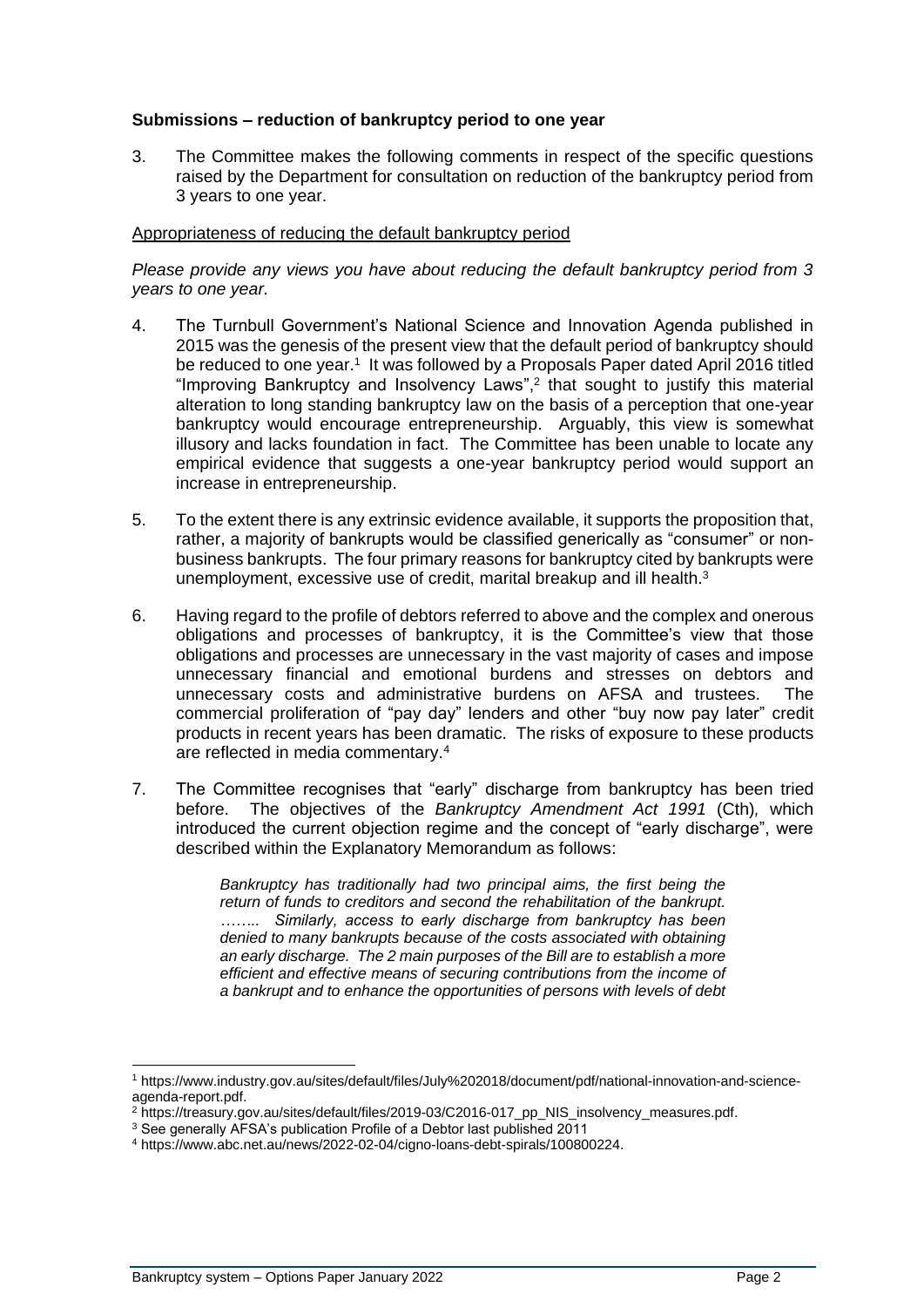*that they have no prospect of repaying to begin the process of financial rehabilitation at an early date.<sup>5</sup>*

8. Yet only 10 years later on 21 March 2002 the then Attorney-General, the Honourable Daryl Williams AM QC MP, issued a press release stating:

> *Bankruptcy should be a last resort for people who have overwhelming debts and need a fresh start. However, some people see it as a way to get out of paying debts they can afford to pay.*

> *The new Bankruptcy laws will make it harder for these people to abuse Australia's bankruptcy system.*

> *Changes under the Bankruptcy Legislation Amendment Bill 2002 include:*

- *A new discretion for Official Receivers to reject a debtor's petition where it appears that the debtor can afford to pay their debts and petition is an abuse of the bankruptcy system;*
- *The removal of early discharge provisions that have permitted some people to be bankrupts for only six months;*
- *The strengthening of trustee powers to object to the discharge from bankruptcy of uncooperative bankrupts after the standard three year bankruptcy period;<sup>6</sup>*
- 9. This response had been flagged almost two years earlier by the then Minister for Justice and Customs, the Honourable Senator Vanstone. In a paper7 delivered to the Australian Institute of Credit Management National Conference on 11 May 2000 the Minister stated:

*The plain fact is that Community confidence in the bankruptcy system has eroded.*

*The concern used to be that big business flouted bankruptcy laws. The concern now is that small consumer debtors do not take bankruptcy seriously. This is fuelled by rising numbers of bankrupts. Bankruptcies have increased threefold over the last ten years. Bankruptcies have increased threefold over the past five years, to a level of 26,376 in 1998- 99. Most of the growth is in "consumer bankruptcies".*

*The rising numbers are due to the following factors; excessive borrowing prompted by ready credit availability, perceptions of attainable living standards, and a lessening of the stigma attached to bankruptcy.*

*We cannot ignore the fact that community confidence in the bankruptcy system has eroded. That confidence must be restored.*

*The government has developed a package of reforms to restore confidence in the bankruptcy system.*

*We want to:*

<sup>5</sup> *Explanatory Memorandum to Bankruptcy Legislation Amendment Bill 1991* at [2].

<sup>6</sup> Copy Press Release attached.

<sup>&</sup>lt;sup>7</sup> Copy attached.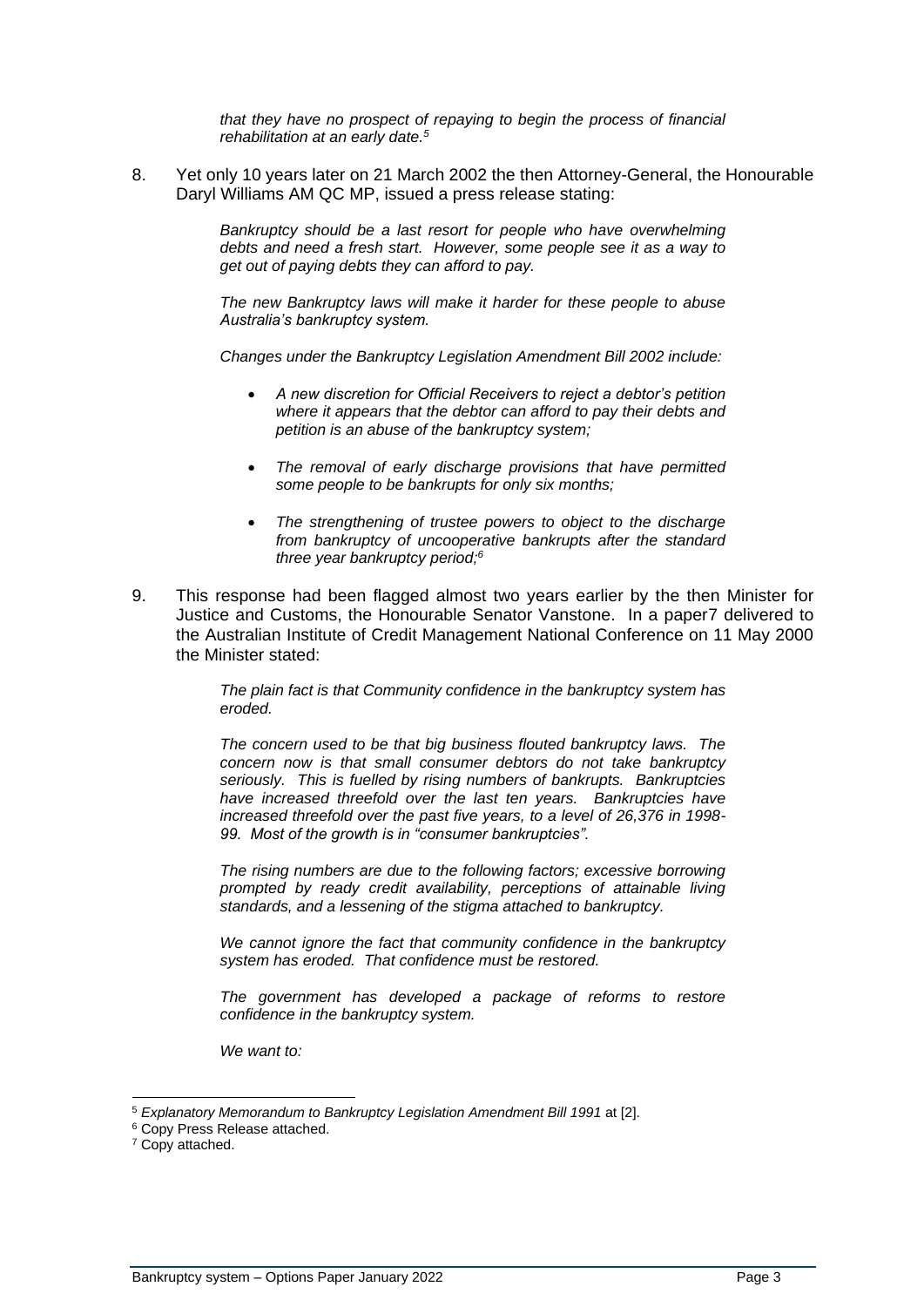- *Make it clear to debtors that bankruptcy is a serious choice.*
- *Ensure that bankrupts who misbehave or don't cooperate are dealt with, and importantly,*
- *Allow people who are insolvent to quickly make a fresh start.*
- 10. The Explanatory Memorandum to the Bankruptcy Legislation Amendment Bill 2002 stated:

*The Bankruptcy Legislation Amendment Bill 2002 (the Bill) will make a number of significant changes to bankruptcy law. The changes address concerns that the bankruptcy system is biased toward the debtor and that debtors are not encouraged to think seriously about the decision to declare themselves bankrupt. The changes also address unfairness and anomalies, particularly in relation to the operation of the early discharge arrangements and the lack of effective sanctions on uncooperative bankrupts.*

- 11. There is a need for a better balance between the demands for alleviating the burdens of bankruptcy on the majority of bankrupts considered "consumer" bankrupts as against maintaining the integrity of our bankruptcy laws which serve a fundamental role in Australia's robust economy by encouraging debtors to think carefully before going bankrupt having regard to its consequences.
- 12. By creating a "one system fits all", uniform one-year bankruptcy the government would put at risk the positive role our current bankruptcy laws play while still failing to address the underlying problems of applying onerous, complex and expensive bankruptcy administration upon consumer bankrupts (albeit for one year).
- 13. It is the Committee's view that the answer to this dilemma is to create a separate debt forgiveness regime entirely outside of the existing Bankruptcy Act into which Part IX of the Act should also sit as a unified body of law for addressing consumer indebtedness.
- 14. It is the Committee's view that if the Government is not prepared to address the underlying issue in this manner, then the alternative and better way forward to that of a one-year bankruptcy is to revert to an early discharge regime but without the technical complexity that characterised that regime in the past. In this regard, a bankrupt ought to be permitted to apply to his or her trustee to be discharged from bankruptcy at the end of one year from the date of filing his or her statement of affairs. The trustee should have a broad discretion to grant or refuse such application based upon potential return to creditors and the past and present conduct of the bankrupt. That decision would be reviewable by the Inspector-General and thereafter by the AAT.
- 15. The historical precedent of early discharge being repealed due to its complexity forewarns the issues that will arise in what the Committee considers is an overly complex mechanism being proposed for extending bankruptcy beyond one year.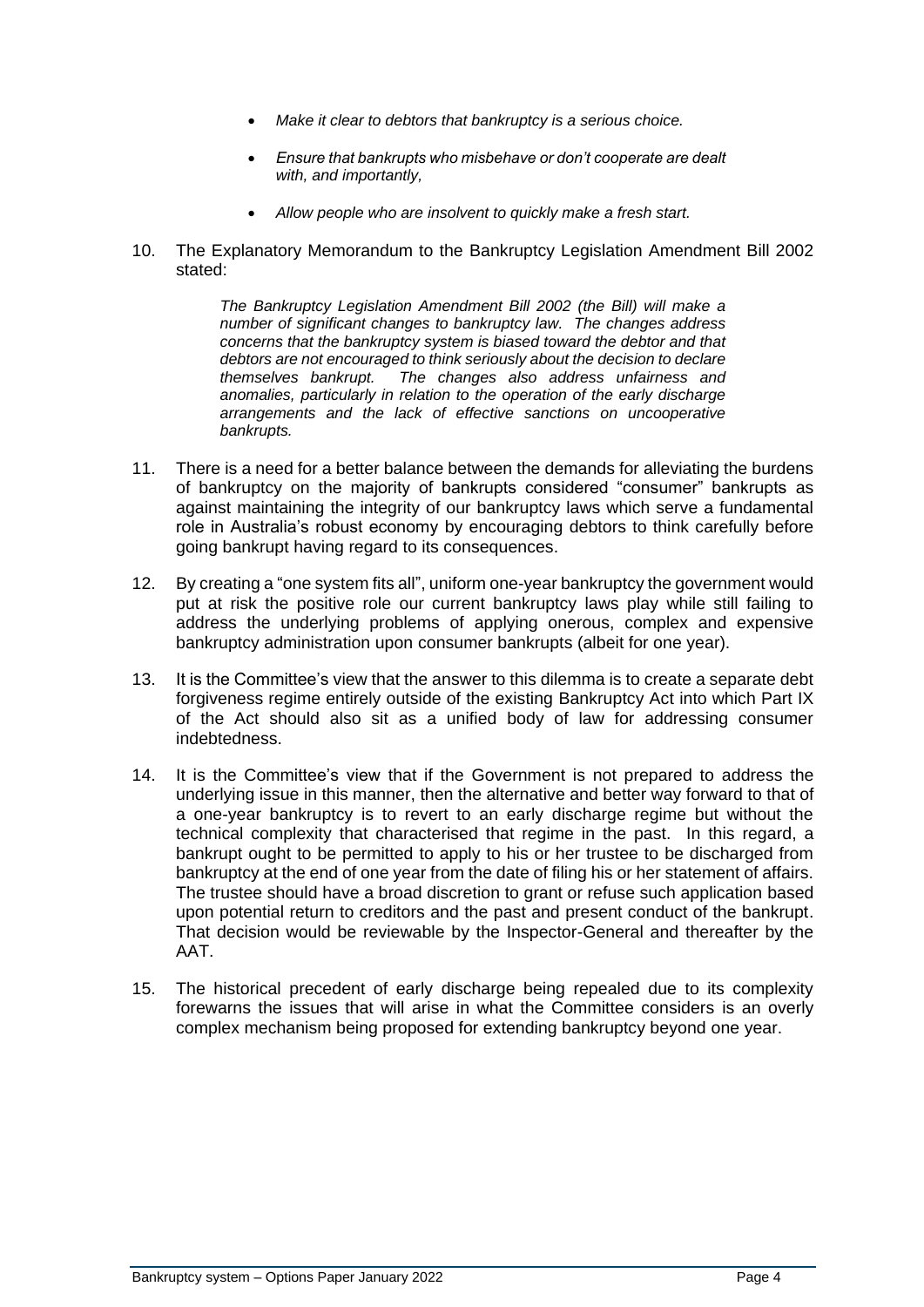#### Exclusion from a one-year bankruptcy

*If the default period for bankruptcy is reduced to one year, which of the following reasons should exclude someone from a one-year bankruptcy? You may select more than one.*

- 16. This consultation question proposes various possible options in response to this question:
	- (a) They have been bankrupt before;
	- (b) They have been banned as a director;
	- (c) They had a bankruptcy extended through an objection to discharge;
	- (d) They have been convicted of certain offences; or
	- (e) None of the above, anyone should be able to access a one-year bankruptcy.
- 17. The Committee's view is this approach is overly codified and complex and will result in a greater cost burden on all stakeholders. In particular, the Committee makes the following observations with respect to the proposed exclusions:
	- *(a) They have been bankrupt before*

A common cause of secondary bankruptcy is the inability to pay income contributions in the first bankruptcy. The automatic extension to three years in secondary cases might not be warranted in all cases, for example, where intervening events such as ill health and/or unemployment might mean the inability to pay contribution obligations is beyond the debtor's control.

*(b) They have been banned as a director*

This is an obvious case where extension is warranted. But those who have been banned have by that fact conducted themselves in a manner warranting banning and it is such cases where the three year bankruptcy should be maintained. More importantly bankruptcy for three years means a person is by reason of that fact alone already banned from managing a corporation. However, noting the complexity of these suggestions the question arises what would happen if the specific prohibition is successfully reviewed? Does the bankruptcy, by now longer than one year, immediately terminate?

*(c) They had a bankruptcy extended through an objection to discharge*

Again, this is an obvious case where extension is warranted. However, bankrupts might co-operate for one year and then, upon discharge, be free to thumb their noses at any demands of the trustee. It does not fix the problem of securing co-operation in what will be a materially truncated period to that which has historically been available. Again, noting the complexity of these suggestions, the question again arises what would happen if the objection is successfully reviewed? Does the bankruptcy immediately terminate?

*(d) They have been convicted of certain offences*

The Committee supports this as a ground of extension. Offences should be based upon financial impropriety or previous bankruptcy offences (noting that a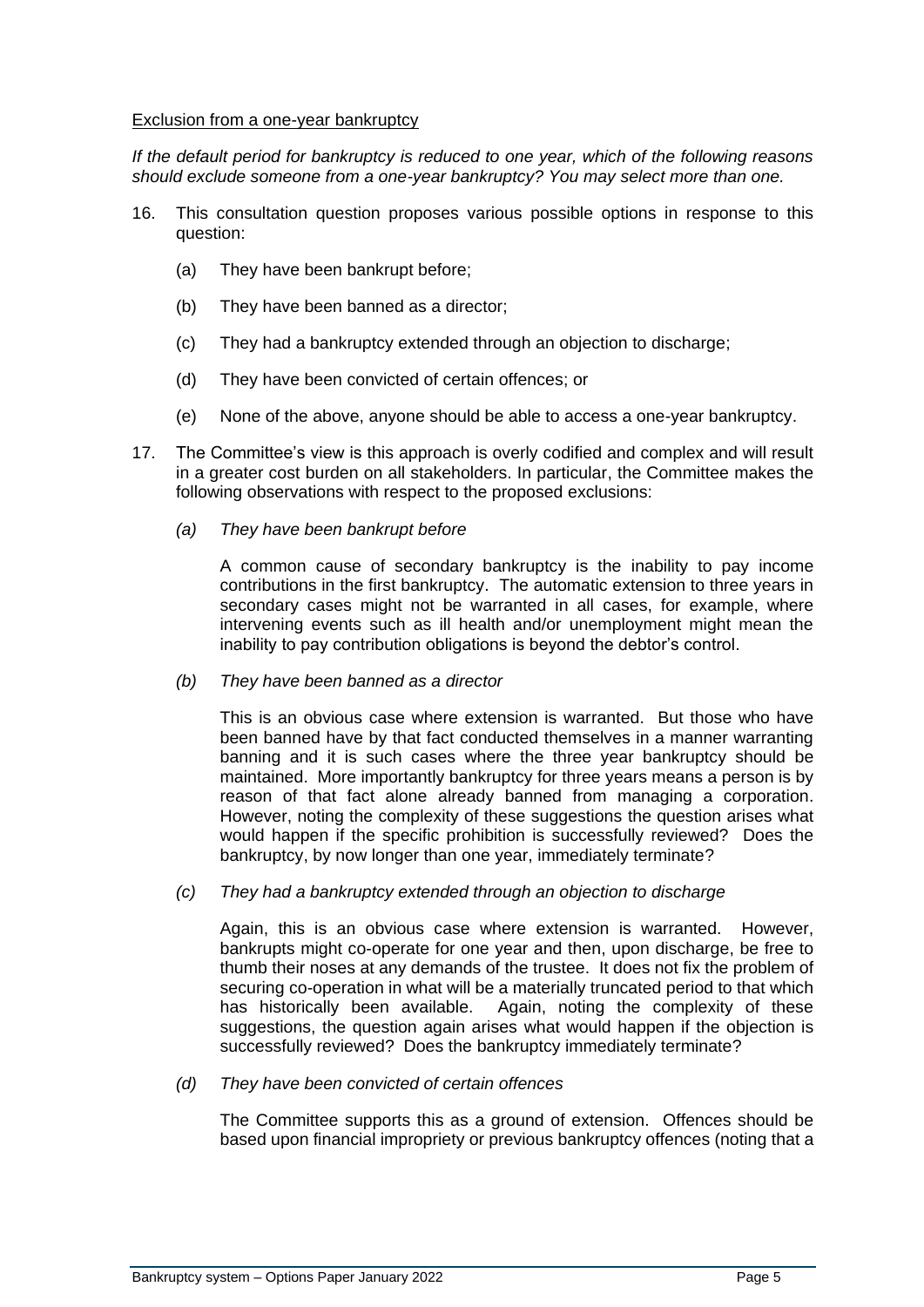previous bankruptcy may extend the period in any event under the above criteria).

*(e) None of the above, anyone should be able to access a one-year bankruptcy*

For the reasons expressed above the Committee does not support one-year bankruptcy. However, to the extent it should be available it should be for those administrations described generically as consumer bankruptcy where there is no prospect of realisations and no culpable conduct.

*Are there any other reasons that someone should be excluded from a one-year bankruptcy? Please list other reasons that should exclude someone from a one-year bankruptcy and why.*

18. For the reasons stated above, the Committee considers that a simpler system is preferable, whereby the Trustee has discretion to grant early discharge based on a series of factors.

#### Eligibility for early discharge

*Should a repeat bankrupt that meets certain eligibility criteria (e.g. has satisfied all their tax obligations, has not engaged in voidable transactions, has been cooperative throughout the bankruptcy process etc.) be able to apply for early discharge from a 2-year or 3-year bankruptcy after the first year.*

19. The Committee considers the inclusion of layers of complexity in this manner will be of little utility other than in a small fraction of cases and does not warrant the significant (most likely unfunded) investigatory costs and burdens that will be imposed on a trustee in having to address such claims.

#### Updated grounds for an objection to discharge

*Please provide any views you have about proposed new grounds for objection to discharge, as listed in the options paper.*

- 20. The Options Paper notes that the government is considering making a bankrupt's failure to satisfy several requirements under section 77 and 80 of the Bankruptcy Act grounds for objection to discharge.
- 21. The Committee supports this initiative and is of the opinion that this measure should be adopted quite apart from any consideration of one-year bankruptcy. However, this enhancement to encouraging compliance by a bankrupt in a one-year bankruptcy regime will be of little moment as it can be assumed that a bankrupt is likely to become less compliant once discharged.

#### Strengthening Bankruptcy Act offence penalties

*Are there certain Bankruptcy Act offences which could have penalties strengthened to target abuse of a one-year bankruptcy? Please list any offences provisions that could have penalties strengthened and why.*

22. As enunciated above, the Committee considers that access to early discharge should be structured in a less complex and easier to apply manner. Adding penalties to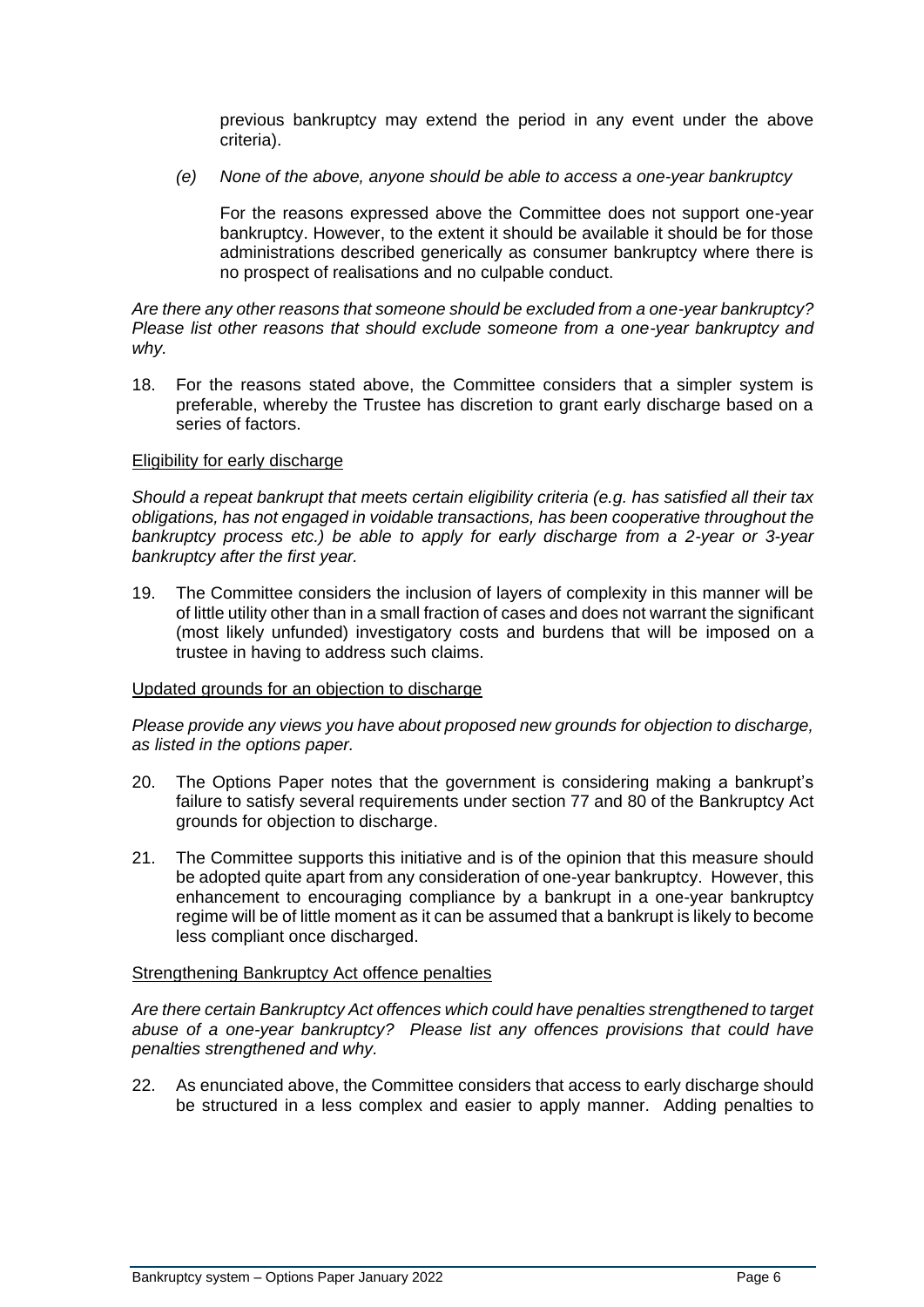target abuse causes additional complexity to an already complex regime, and may not achieve its ends.

23. Nonetheless, if and to the extent that government policy requires this step in any event, offences which might be considered for strengthened penalties might include those in respect of non-disclosure of assets or income.

# **Promotion of debt agreements**

#### Operation of debt agreements under the Bankruptcy Act

24. Part IX of the Bankruptcy Act (Debt Agreements) was introduced into the Act by the *Bankruptcy Legislation Amendment Act 1996*. <sup>8</sup> The new Part IX created "a new form of insolvency administration to be known as debt agreements, for low income indigent debtors for whom administrations under Part X are not a feasible option". <sup>9</sup> As noted in the Report of the Senate Legal and Constitutional Legislation Committee to that Bill the objective of the Part was "to give consumer bankrupts an accessible alternative to bankruptcy".<sup>10</sup> In its submission to the Senate Legal and Constitutional Legislation Committee of May 1995, the Law Council of Australia's Insolvency & Reconstruction Committee noted:

> *"The success of the new debt agreements provisions will depend on the way in which they are administered and whether both debtors and creditors consider them to be a valid and credible alternative to legal and other measures which could otherwise be taken"*

25. While the operation of Part IX has not been without its problems, if success is to be determined by numbers of debtors taking up the option of Part IX and dividends to creditors then its evolution into what it has become today should be considered a success. The annual administration statistics published by AFSA show the following take up of Part IX nationally since 1997-98 as follows:

|         | Part IX | All <sup>11</sup> |
|---------|---------|-------------------|
| 1997-98 | 369     | 25,267            |
| 1998-99 | 480     | 27,329            |
| 1999-00 | 802     | 24,679            |
| 2000-01 | 1,223   | 25,611            |

<sup>8</sup> No.44 of 1996.

<sup>9</sup> Explanatory Memorandum to the *Bankruptcy Legalisation Amendment Bill 1995*, [3(f)].

<sup>10</sup> Report of the Senate Legal and Constitutional Legislation Committee into the *Bankruptcy Legalisation Amendment Bill 1995;* September 1995, 36.

<sup>&</sup>lt;sup>11</sup> The third column titled "All" is the total number of all bankruptcy, Part IX and Part X administrations in that corresponding year.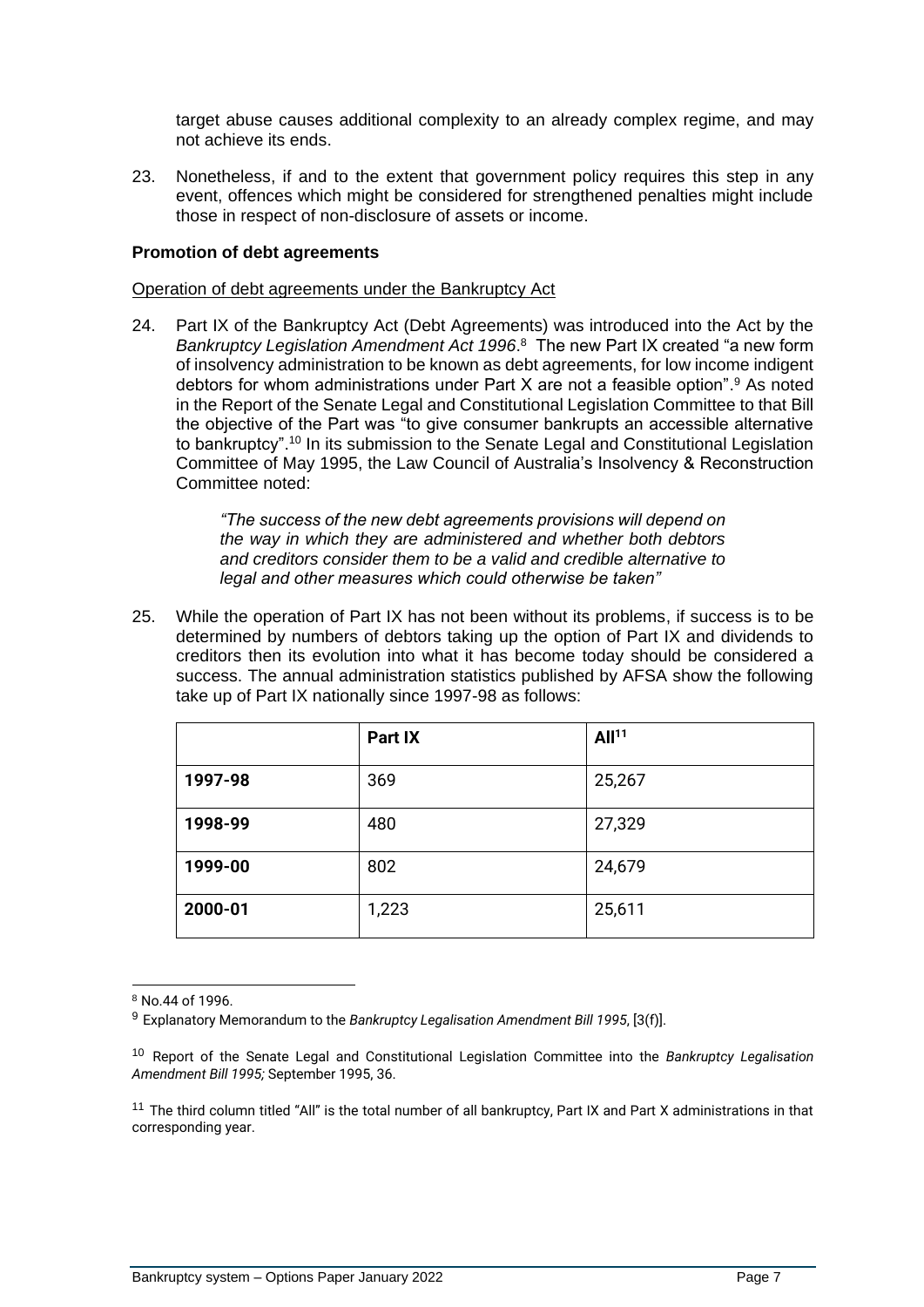|          | Part IX                              | All <sup>11</sup> |
|----------|--------------------------------------|-------------------|
| 2001-02  | 3,258                                | 27,877            |
| 2002-03  | 4,445                                | 27,517            |
| 2003-04  | 5,382                                | 26,170            |
| 2004-05  | 4,682                                | 25,403            |
| 2005-06  | 4,866                                | 27,351            |
| 2006-07  | 6,517                                | 32,002            |
| 2007-08  | 6,620                                | 32,928            |
| 2008-09  | 8,564                                | 36,536            |
| 2009-10  | 8,427                                | 36,539            |
| 2010-11  | 8,052                                | 31,518            |
| 2011-12  | 8,955                                | 31,506            |
| 2012-13  | 9,652                                | 30,822            |
| 2013-14  | 10,705                               | 29,514            |
| 2014-15  | 10,911                               | 28,288            |
| 2015-16  | 12,150                               | 29,527            |
| 2016-17  | 13,597                               | 30,161            |
| 2017-18* | 14,834                               | 31,859            |
| 2018-19  | 11,549                               | 27,058            |
| 2019-20  | [stats not in AFSA annual<br>report] | 20,762            |
| 2020-21  | 3,731                                | 10,612            |

26. Noting that Part X administrations have always been a small fraction of total administrations, <sup>12</sup> what these numbers show is that numbers of bankruptcy/Part X

<sup>&</sup>lt;sup>12</sup> In 2020-2021 there were only 89 Part X administrations.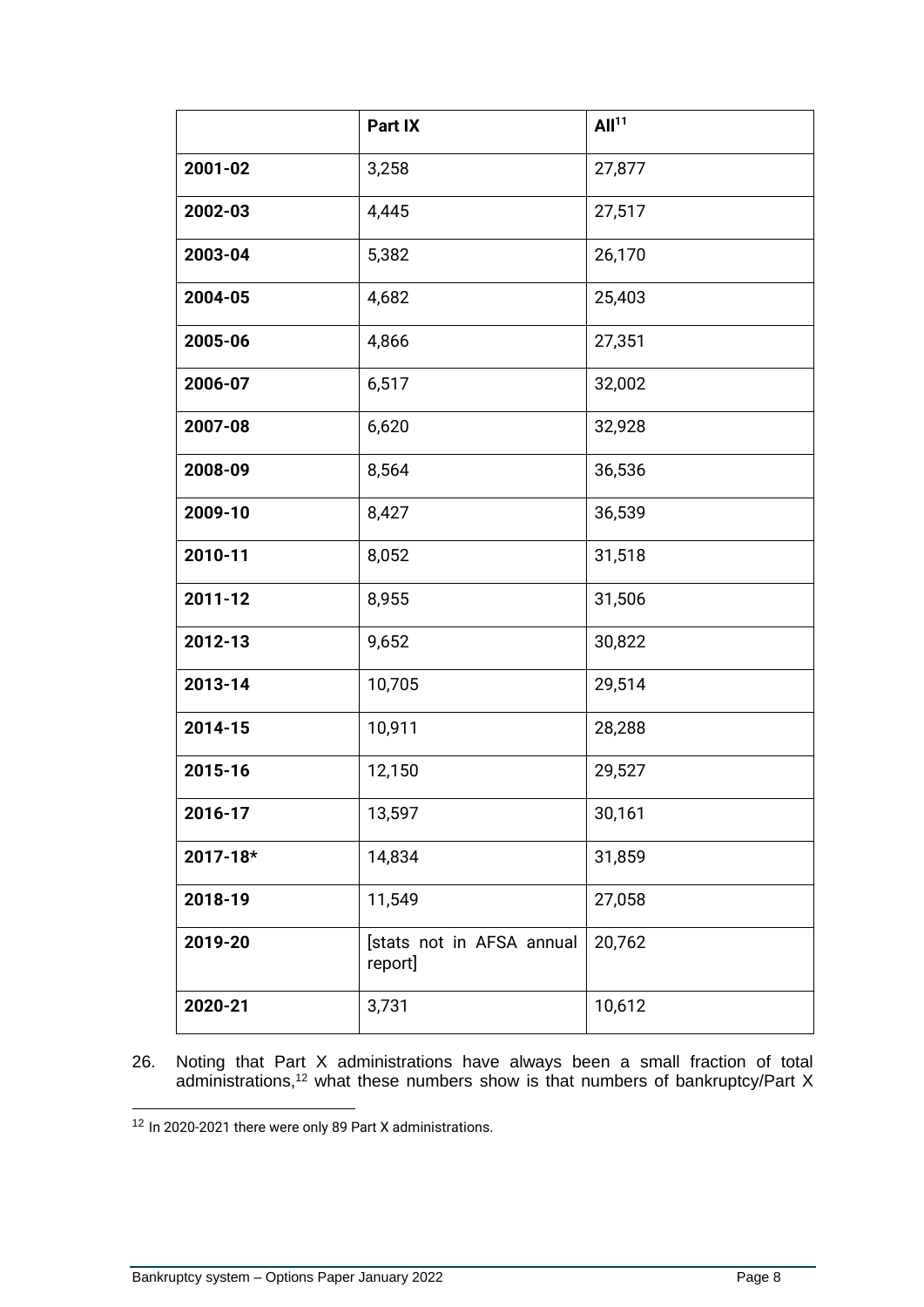administrations remained relatively static while Part IX administrations flourished until the 2017-2018 financial year. In 2018-2019 there was the first material drop in numbers in Part IX administrations (by 22.1%). The 2019-2020 and 2020-2021 financial years are likely outliers due to the flow-on effects of the Covid-19 pandemic and the intervening government response to limit the any insolvency fall out of COVID on the economy.

27. To put these numbers into context AFSA published<sup>13</sup> figures disclosing total dividends paid to creditors under Part IX together with dividend rates for the years commencing from 2016-2017:

|           | <b>Total Dividends to Creditors</b> | Dividend rate  |
|-----------|-------------------------------------|----------------|
| 2016-2017 | \$145,436,618                       | 59.68 cents/\$ |
| 2017-2018 | \$148,363,919                       | 57.05 cents/\$ |
| 2018-2019 | \$150,740,307                       | 53.52 cents/\$ |
| 2019-2020 | \$193,288,333                       | 55.57 cents/\$ |
| 2020-2021 | \$184,072,866                       | 54.90 cents/\$ |

28. This compares to bankruptcy dividends paid over the same period as follows<sup>14</sup>

|           | <b>Total Dividends to Creditors</b> |
|-----------|-------------------------------------|
| 2016-2017 | \$72,961,083                        |
| 2017-2018 | \$69,856,677                        |
| 2018-2019 | \$85,899,315                        |
| 2019-2020 | \$69,622,754                        |
| 2020-2021 | \$68,206,535                        |

29. If an objective of our insolvency law is to encourage debtors to seek resolution by agreement with their creditors as opposed to going bankrupt, then on any view Part IX has been a success.

<sup>13</sup> AFSA website https://www.afsa.gov.au/statistics/annual-administration-statistics.

<sup>14</sup> AFSA website https://www.afsa.gov.au/statistics/annual-administration-statistics.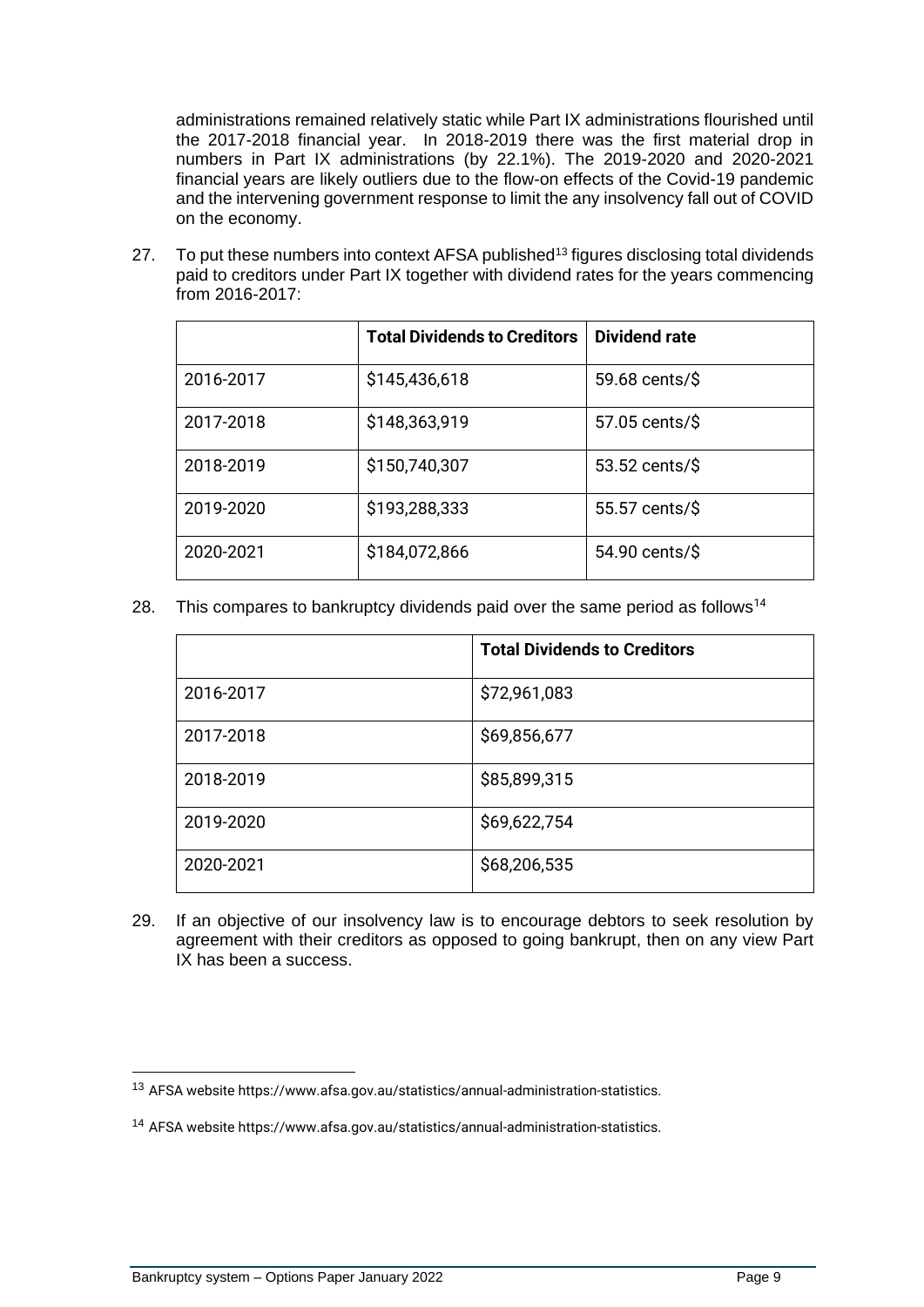# Extension of default term limit for debt agreements

*Should the default term limit for debt agreements be extended to 5 years? If the default debt agreement term is extended to 5 years, should the home ownership exception remain, to allow a debtor with a real interest in property to propose a longer debt agreement beyond a 5 year default term?*

- 30. It is the opinion of the Committee that a default term of 5 years will better facilitate the continued take up of Part IX as a means of debtor resolution of claims by consumer debtors. The anecdotal evidence to date, reflected to some degree in the aforementioned figures, is that 3 years is an insufficient amount of time to deliver the return to creditors being demanded by institutional creditors and the costs of administering a Part IX agreement.
- 31. The Committee further expresses the opinion that Part IX should be taken out of the Bankruptcy Act and form part of a new debt forgiveness regime whereby debtors are not required to offer terms beyond their means so as to meet demands of institutional creditors requiring a minimum base line dividend as the price of supporting a proposal.

## Variation of debt agreement

*Section 185M of the Bankruptcy Act gives debtors the flexibility to vary their debt agreement to up to 5 years if they suffer a substantial and unforeseen change in circumstances. What form should this variation exception take if the default term for debt agreements is extended to 5 years?*

32. Debtors and creditors should be free to agree terms within a 5 year contribution period. However, Part IX should form part of a new debt forgiveness regime whereby debtors are not required to offer terms beyond their means so as to meet demands of institutional creditors requiring a minimum a base line dividend as the price of supporting a proposal.

## Increased eligibility thresholds

## *Should the eligibility thresholds for debt agreements be increased?*

33. Consistent with the Committee's view that Part IX should be separated out from the existing bankruptcy regime and form part of a consumer debt forgiveness regime, the Committee considers that any increase in threshold levels of eligibility should be considered in the context of what the Government considers a "consumer bankrupt". No increase should be made simply to broaden its eligibility to cases which ought properly be administered in bankruptcy.

## Reduction in exclusion period for proposing debt agreements

## *Should there be a reduction in the exclusion period for proposing debt agreements?*

34. Yes. In line with the aforementioned view that Part IX should be separated out from the existing bankruptcy regime and form part of a consumer debt forgiveness regime the Committee considers that any change in threshold levels of eligibility should be considered in the context of what the Government consider a "consumer bankrupt". That said, there is a case to limit eligibility for those who seek to enter a second debt agreement within 5 years of ending an earlier debt agreement, in order to avoid abuse.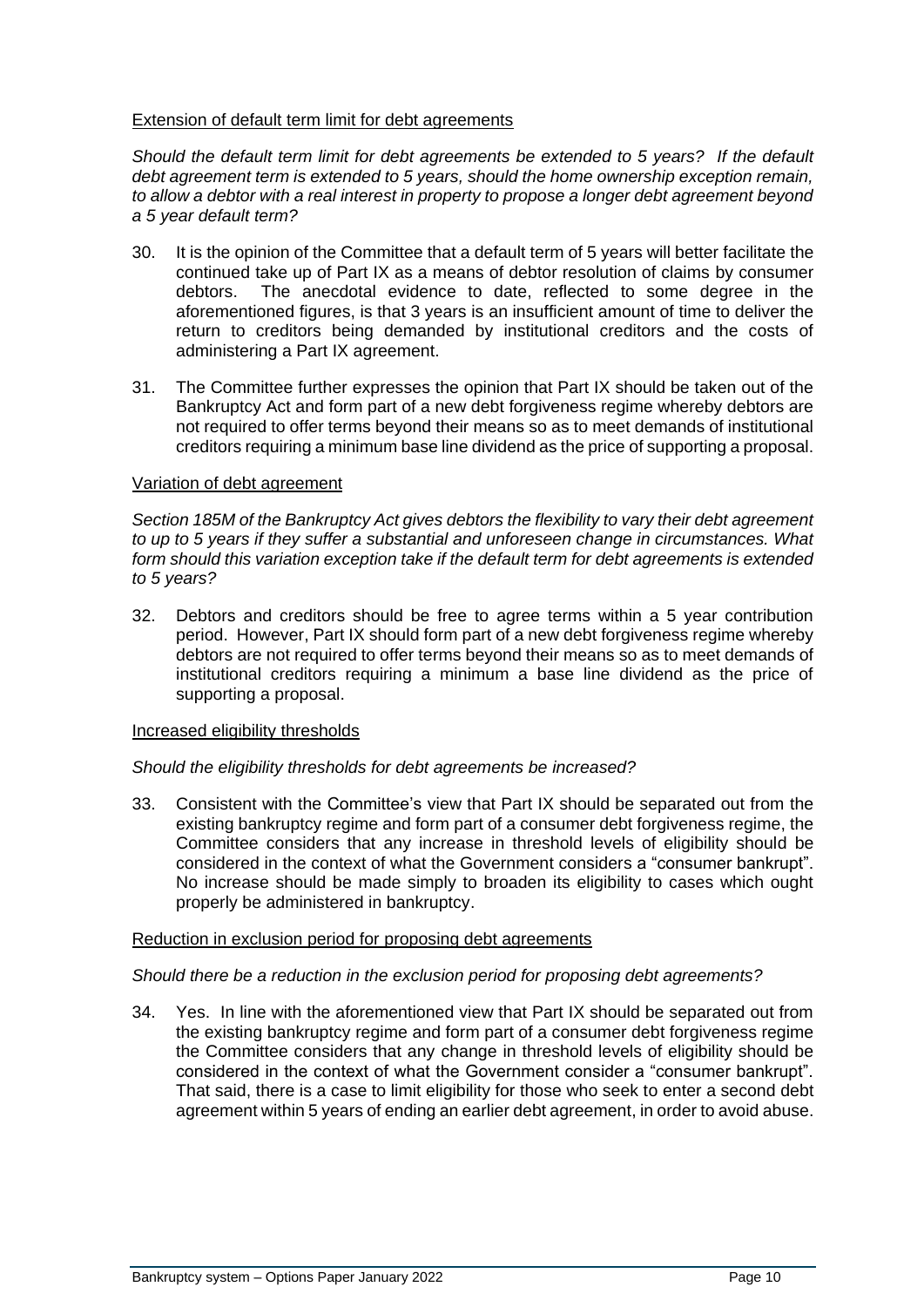# Lodgement of a debt agreement as an 'act of bankruptcy'

*The lodgement of a debt agreement should no longer be considered an 'act of bankruptcy'.*

35. Consistent with the view that Part IX is for consumer debtors, the Committee agrees that proposing or entering a Part IX agreement ought not be considered an act of bankruptcy. This is because bankruptcy is inapt in its application to consumer debtors.

## **Submissions – targeting untrustworthy advisors**

#### Appropriateness of requiring information about pre-insolvency advisors and advice

*Please provide any views you have about the proposed requirements to provide and collect information about pre-insolvency advisors and advice, as detailed in the options paper.*

- 36. The Committee observes that, despite near universal support conceptually for cracking down on problematic pre-insolvency advisors, there is no consensus on (indeed no real suggestion of) a set of defined characteristics of "untrustworthy advisors".
- 37. Any attempt to create a regulatory environment without a clear definition of its target must be considered with caution.
- 38. The Committee recognises that a means to track referrals gives enormous power, particularly with modern data analytics providing the ability to target individuals suspected of irregular behaviour. However, such profiling is prone to misinterpretation and the drawing of improper (and possibly plain wrong) inferences.
- 39. Parties should not be required to have to disclose their professional advisers for several reasons:
	- (a) First, advisers are already highly regulated. For instance, a specialist bankruptcy lawyer or restructuring advisor may well be expected to attract common inquiries from insolvent debtors. One might expect that that advisor's name would appears frequently in statements of affairs. It is not appropriate for those advisors to have their work called into question simply because they are commonly involved in this important work.
	- (b) Secondly, it is fundamental to the administration of justice that insolvent or potentially insolvent debtors (like all people) have access to professional advice in assessing and structuring their affairs. The very fact that a person has taken advice may well be privileged, and legislation requiring the disclosure of that fact (let alone the substance of the advice) is an unwelcome attack on the rule of law.
- 40. Issues of confidentiality, privacy and privilege have not been addressed by this proposal.
- 41. The Committee further queries the necessity for such proposal in light of the recent amendments effected by the *National Consumer Credit Protection Regulations 2010*  (Cth).